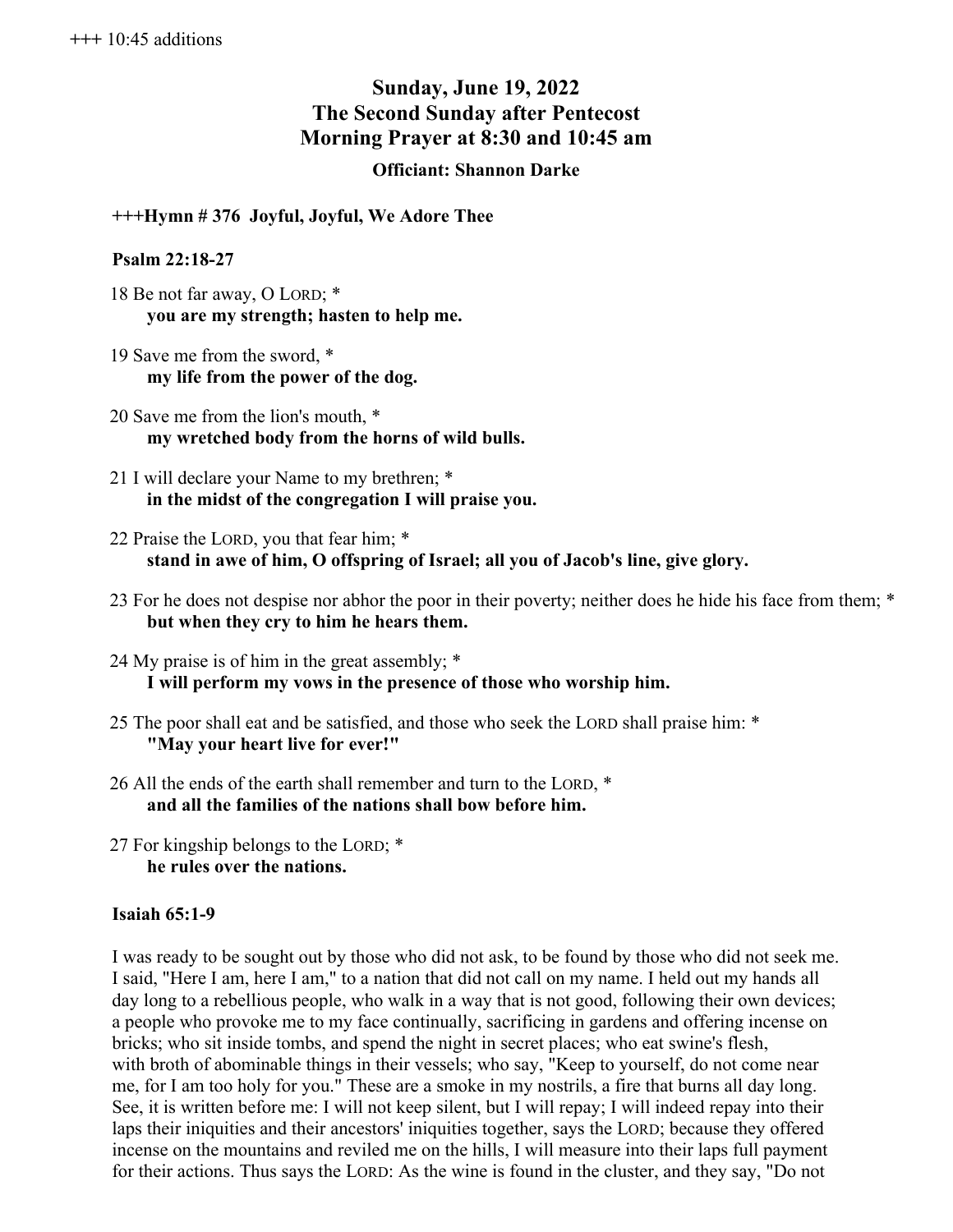destroy it, for there is a blessing in it," so I will do for my servants' sake, and not destroy them all. I will bring forth descendants from Jacob, and from Judah inheritors of my mountains; my chosen shall inherit it, and my servants shall settle there.

*Lector* Hear what the Spirit is saying to God's people. *People* **Thanks be to God.**

## **Galatians 3:23-29**

Now before faith came, we were imprisoned and guarded under the law until faith would be revealed. Therefore the law was our disciplinarian until Christ came, so that we might be justified by faith. But now that faith has come, we are no longer subject to a disciplinarian, for in Christ Jesus you are all children of God through faith. As many of you as were baptized into Christ have clothed yourselves with Christ. There is no longer Jew or Greek, there is no longer slave or free, there is no longer male and female; for all of you are one in Christ Jesus. And if you belong to Christ, then you are Abraham's offspring, heirs according to the promise.

*Lector* Hear what the Spirit is saying to God's people. *People* **Thanks be to God.**

## **+++Hymn # 412 Earth and All Stars**

## **The Gospel** Luke 8:26-39

*Gospeler* The Holy Gospel of our Lord Jesus Christ according to Luke. *People* **Glory to you, Lord Christ.**

Jesus and his disciples arrived at the country of the Gerasenes, which is opposite Galilee. As he stepped out on land, a man of the city who had demons met him. For a long time he had worn no clothes, and he did not live in a house but in the tombs. When he saw Jesus, he fell down before him and shouted at the top of his voice, "What have you to do with me, Jesus, Son of the Most High God? I beg you, do not torment me" -- for Jesus had commanded the unclean spirit to come out of the man. (For many times it had seized him; he was kept under guard and bound with chains and shackles, but he would break the bonds and be driven by the demon into the wilds.) Jesus then asked him, "What is your name?" He said, "Legion"; for many demons had entered him. They begged him not to order them to go back into the abyss. Now there on the hillside a large herd of swine was feeding; and the demons begged Jesus to let them enter these. So he gave them permission. Then the demons came out of the man and entered the swine, and the herd rushed down the steep bank into the lake and was drowned. When the swineherds saw what had happened, they ran off and told it in the city and in the country. Then people came out to see what had happened, and when they came to Jesus, they found the man from whom the demons had gone sitting at the feet of Jesus, clothed and in his right mind. And they were afraid. Those who had seen it told them how the one who had been possessed by demons had been healed. Then all the people of the surrounding country of the Gerasenes asked Jesus to leave them; for they were seized with great fear. So he got into the boat and returned. The man from whom the demons had gone begged that he might be with him; but Jesus sent him away, saying, "Return to your home, and declare how much God has done for you." So he went away, proclaiming throughout the city how much Jesus had done for him.

*Gospeler* The Gospel of the Lord *People* **Praise to you, Lord Christ.**